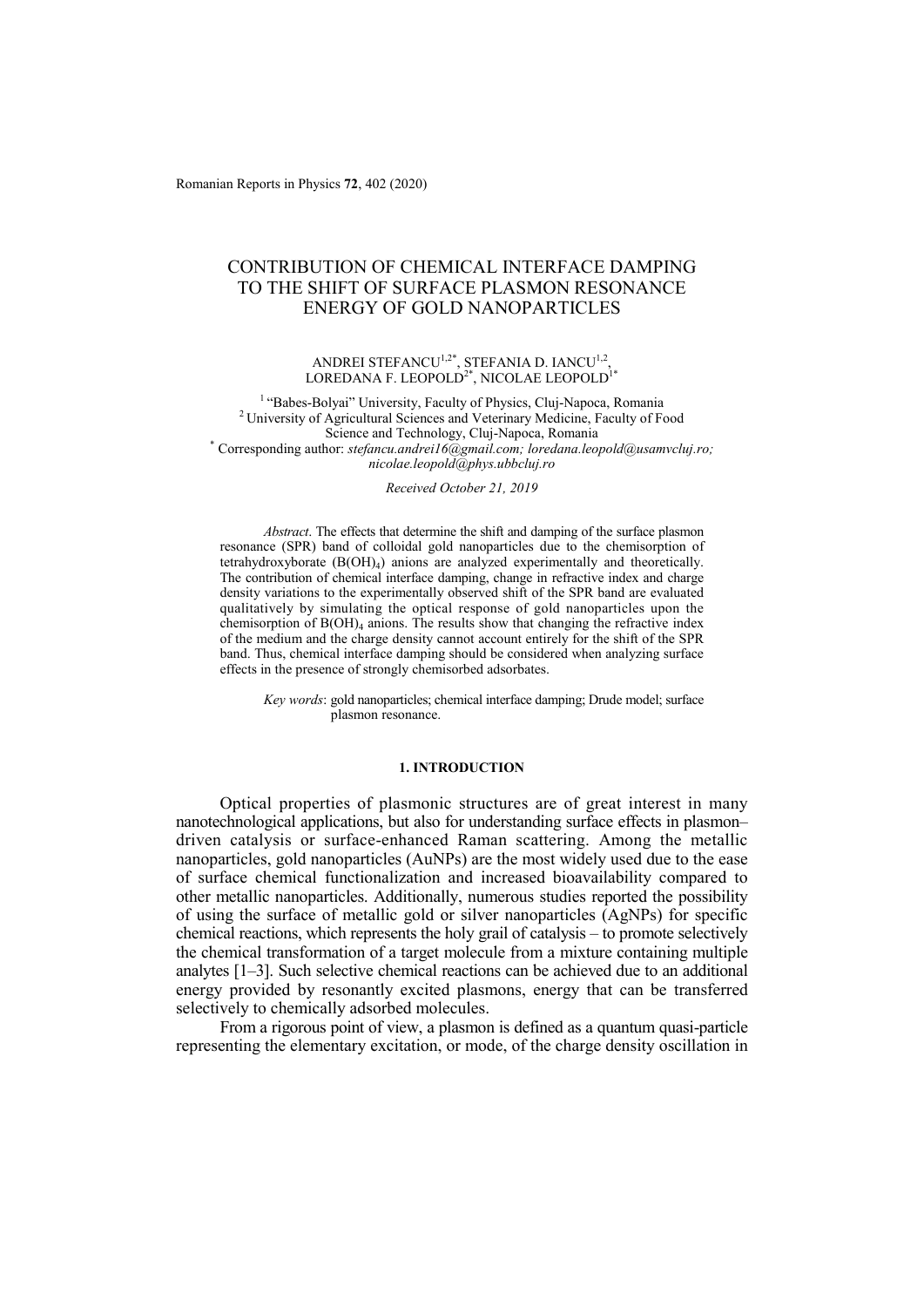a plasma. However, from the point of view of the optical response of the nanostructure, plasmons can be thought as the electromagnetic modes of the system [4].

After the excitation of plasmons, electron-hole pairs are excited in metallic nanoparticles and their energy decays rapidly, on the order of tens of femtoseconds, due to multiple energy dissipation pathways. Because of the rapid decay of plasmon energy, direct monitoring of this effect is difficult and the homogeneous plasmon resonance band linewidth of nanoparticles,  $\Gamma$ , is used instead [5]:

$$
\Gamma = \Gamma_b + \Gamma_{rad} + \Gamma_{surf} + \Gamma_{CID}.
$$
 (1)

The bulk damping, which contributes to the plasmonic linewidth of metallic NPs through the term  $\Gamma_b$ , describes the scattering of electrons with thermal phonons and other defects in the metallic structure and converts the incoming photons into heat. It is usually assumed that bulk damping efficiency of metallic nanoparticles is the same as for bulk material.

The radiation damping, Γ*rad* describes the damping of the surface plasmon energy by secondary light emission, whereas surface scattering, Γ*surf* describes the scattering of electrons at the surface of the nanoparticles.

Finally, chemical interface damping (CID), Γ*CID* describes the damping of the surface plasmon energy by charge transfer to an adsorbate [6]. Therefore, the linewidth, position and intensity of the homogeneous surface plasmon resonance (SPR) extinction band can provide valuable information on the mechanisms that lead to plasmon energy dissipation. The challenge is to minimize all the effects that lead to energy dissipation and to increase the proportion of plasmon energy transferred to chemically attached molecules.

From all the effects that contribute to energy dissipation, CID is the least understood mechanisms and, at the same time, contributes the most in transferring energy to adsorbed molecules. CID avoids the intermediate step of creating the hot electron-hole pairs, instead the plasmon energy decays directly into an interfacial charge transfer state [5, 6]. Thus, CID can be thought as the inelastic scattering of electrons at the surface of the nanoparticles, transferring energy into the available molecular orbitals attached to the surface [7]. Recently, Link *et al.* showed that CID depends inversely proportional to the size of the nanoparticles, which confirms that at least CID determines the interaction of hot electrons with the surface of the nanoparticles, confirming previous work on this matter [6, 7].

However, it is difficult to separate the contribution of CID to energy dissipation of plasmonic energy from all the other mechanisms. Moreover, it is not even clear if CID is a different effect from surface scattering of electrons.

In general, the chemisorption of molecules to the surface of the nanoparticles leads to a myriad of effects such as a change in the refractive index of the embedding medium or a change in the charge density of nanoparticles following the formation of a chemical bond which can be determined experimentally. In this study is shown that a qualitative picture of the energy transferred to the adsorbed molecule through CID can be obtained by monitoring the shift of the SPR energy of AuNPs following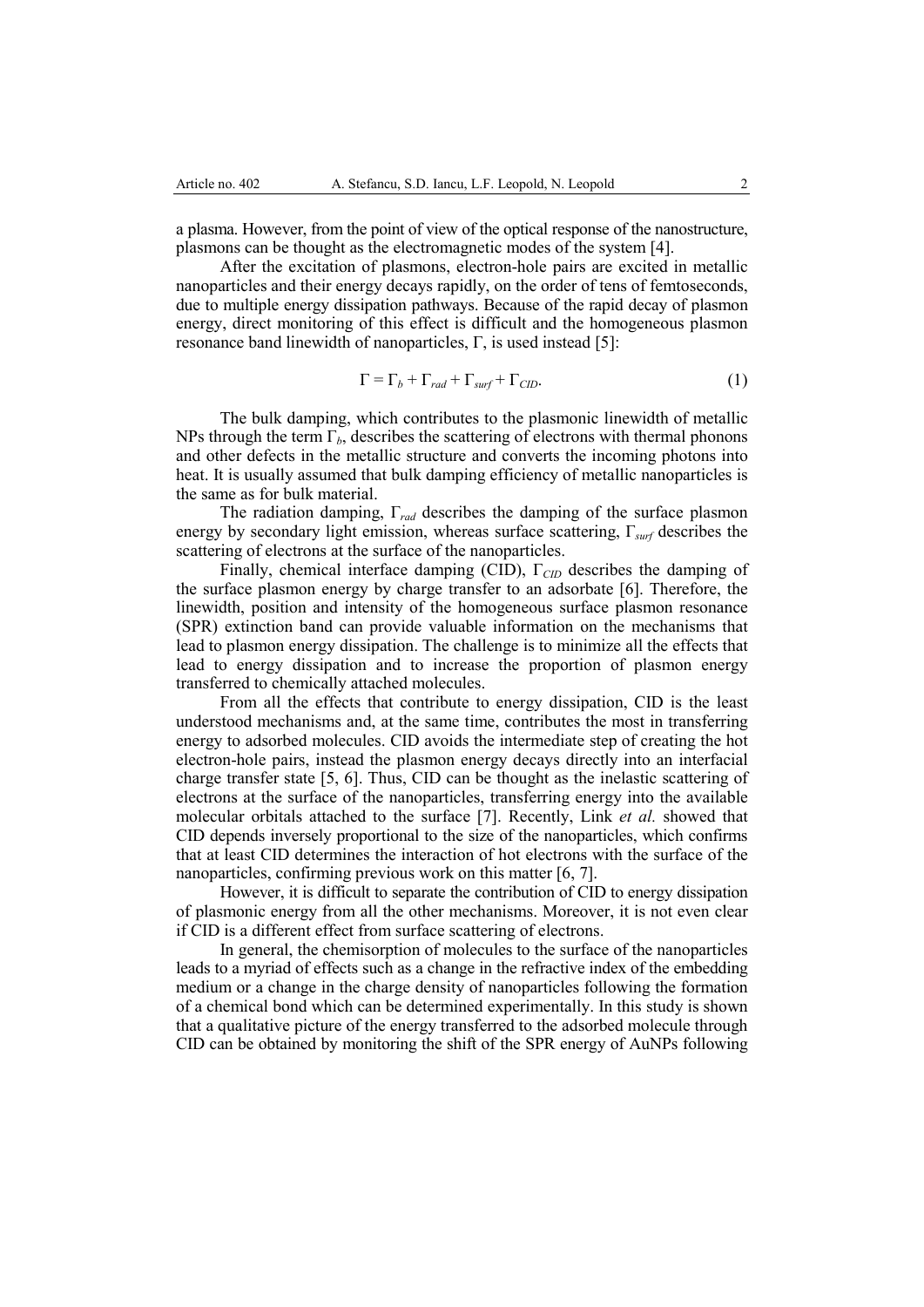the chemisorption of nucleophilic tetrahydroxyborate anions,  $B(OH)_4$ . It is shown that the changes of the SPR energy following the chemisorption of  $B(OH)_4^-$  cannot be explained entirely based on refractive index and charge density variations, therefore CID effects must be taken in consideration.

# **2. EXPERIMENTAL AND MODELLING METHODS**

For the synthesis of AuNPs the citrate reduction method was used. Briefly, in 98 mL ultrapure water 600  $\mu$ L HAuCl<sub>4</sub> solution (2%) was added and the solution was brought to a boil under magnetic stirring. Once the solution was boiling, 2 mL sodium citrate (1%) were added and the solution was boiled for another 30 minutes. All solutions were prepared in ultrapure water with a resistivity higher than 18 M $\Omega$ , obtained from a Millipore Direct-Q3 UV purification system. The diameter of the obtained AuNPs was approximated to 11 nm, by using the calculation method provided by Haiss *et al.* [11], based on the ratio between the extinction at resonance energy and extinction value at 450 nm.

For the experimental UV-Vis spectra a Jasco V-630 spectrophotometer and quartz cells with an optical pathway of 1 cm were used.

For the simulation of the extinction spectra, Matlab software, Mathworks, version R2018a was used. The optical properties of metallic nanoparticles were simulated through the boundary element method (BEM) [8].

Two different physical systems presented schematically in Fig. 1 were simulated. For simulating the change in refractive index determined by the adsorbed molecules, a core-shell system, with the core represented by a gold sphere with diameter of 10 nm and a coating layer of  $B(OH)^{-}_{4}$  with thickness of 1 nm and varying refractive index between 1.33 and 1.45 was modeled [9].



Fig. 1 – Schematic representation of the physical systems used for simulating the optical response of AuNPs: A) gold nanosphere with diameter of 10 nm; B) core–shell system with an inner core of gold of 10 nm diameter and an outer shell of thickness of 1 nm and refractive index determined by the specific chemical nature of the adsorbate. *εIC* represents the dielectric function obtained experimentally [10] and *εcoat* the dielectric function of the adsorbate shell.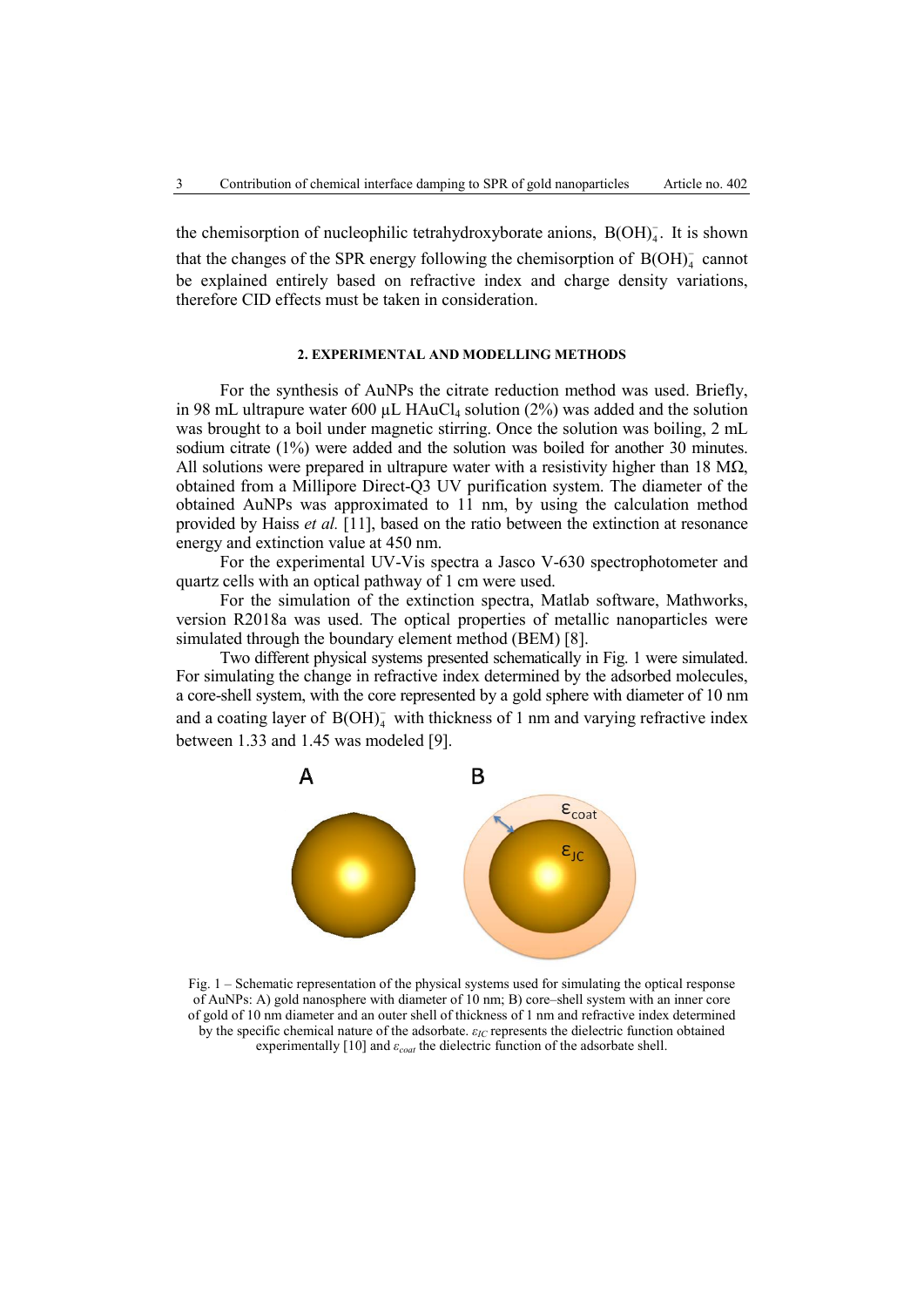For simulating the optical response of AuNPs plotted in Fig. 1, the following intrinsic parameters shown in Table 1 were used.

| Table 1                                                        |
|----------------------------------------------------------------|
| Parameters for calculating the optical properties of AuNPs [4] |

| Parameter                                  | Value                                |
|--------------------------------------------|--------------------------------------|
| $Nr.$ of free electrons $(N)$              | $5.8 \times 10^{29}$ m <sup>-3</sup> |
| Effective mass $(m3)$                      | 0.99                                 |
| Bulk damping $(\gamma_b)$                  | $73 \text{ meV}$                     |
| Core polarization $(\varepsilon_{\infty})$ |                                      |

## **3. EXPERIMENTAL RESULTS**

The simulated extinction spectrum for individual 10 nm diameter AuNPs reproduces satisfactorily the experimental extinction spectrum, obtained as contributions from all nanoparticles in the solution (Fig. 2A). Despite the heterogeneity of the colloidal nanoparticles the differences between the simulated and experimental spectra are small. The only significant differences are the increased width of the SPR band of the experimental spectrum, as well as a slight blue-shift. Partly, these spectral differences between the experimental and simulated spectra can be attributed to the presence of citrate surfactant.

Next, NaBH4 was added to the gold colloidal solution up to a concentration of 1 mM. It is known that NaBH4 spontaneously hydrolyzes in water, forming tetrahydroxyborate anions [12–14]:

$$
BH_{4}^{-}(aq) + 4H_{2}O(l) \rightarrow B(OH)_{4}^{-}(aq) + 4H_{2}(g).
$$

It has been shown that  $B(OH)_4^-$  has a high affinity for the gold surface, being able to displace citrate anions from the metal surface [15].

Figure 2B shows the UV-Vis extinction spectrum of the colloidal AuNPs obtained by citrate reduction and the extinction spectrum of the same colloid after the addition of NaBH4 1 mM. The replacement of citrate capping agent on the silver surface by the highly nucleophilic  $B(OH)_4^-$ , leads to a noticeable shift of 10 nm in the SPR band of AuNPs (Fig. 2B). The shift of the SPR band can be attributed to a myriad of effects, such as charge density variations in the AuNPs, refractive index variations of the surrounding medium and not lastly to CID.

The contributions to the shift of the SPR band of AuNPs can be determined by modelling theoretically the optical response of AuNPs. To describe the dielectric constant of AuNPs, the simple Drude model is used. The dielectric constant of metallic nanoparticles describes the dispersive properties of nanoparticles and the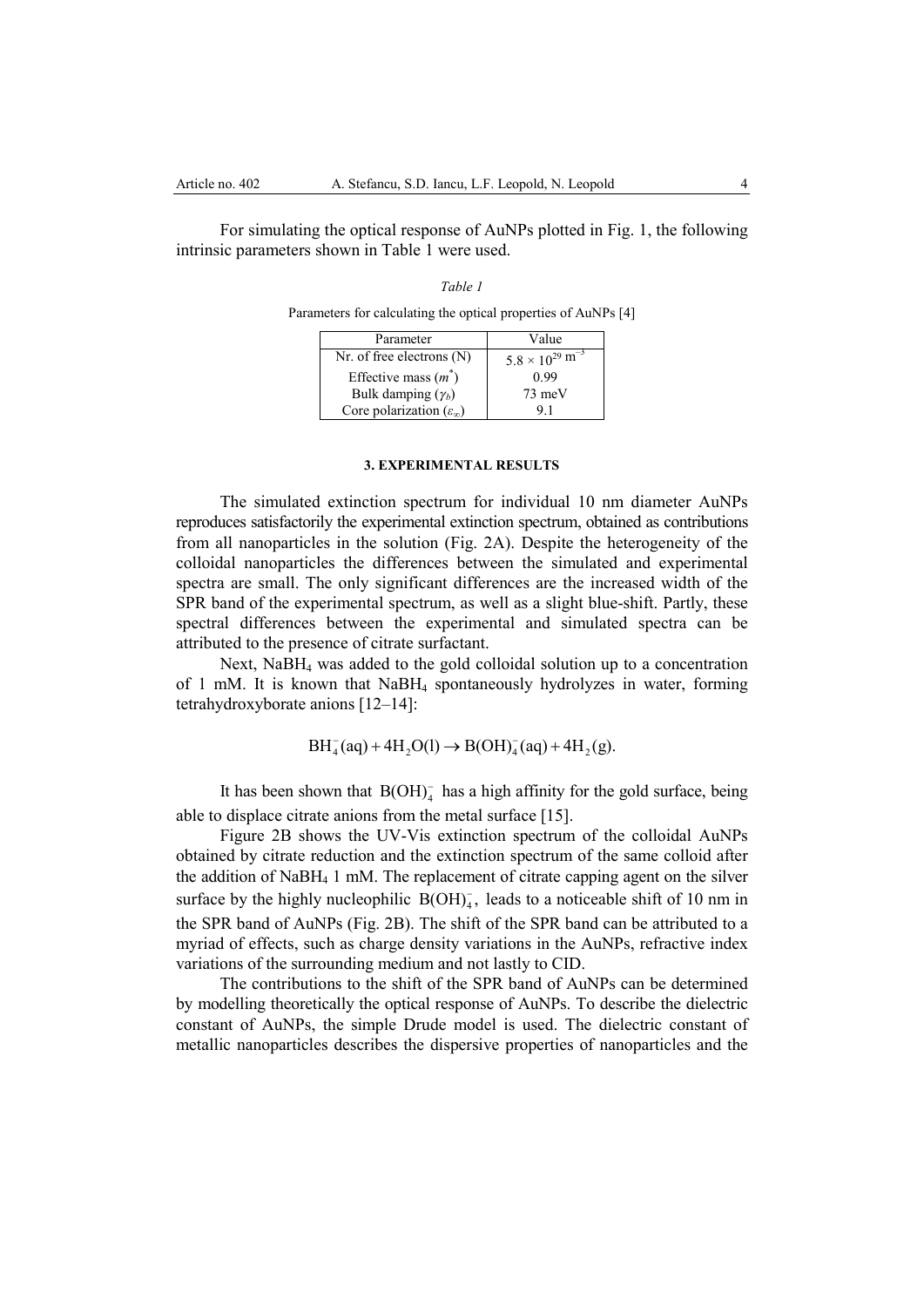interaction of metallic nanoparticles with light at different energies. The physical reason for this strong frequency dependence of the dielectric constant is a change in the phase of the induced currents with respect to the driving field for frequencies close to the reciprocal of the characteristic electron relaxation time of the metal. The dielectric constant in the Drude model is given by [16]:



Fig. 2 –A) Simulated and experimental extinction spectra of AuNPs. Three experimental extinction spectra were averaged and both spectra were normalized to unity; B) UV-Vis extinction spectrum of the colloidal AuNPs obtained by citrate reduction and the extinction spectrum of the same colloid after the addition of NaBH4 1 mM. The shift of the SPR band of AuNPs upon the addition of NaBH<sub>4</sub> is highlighted in the right image.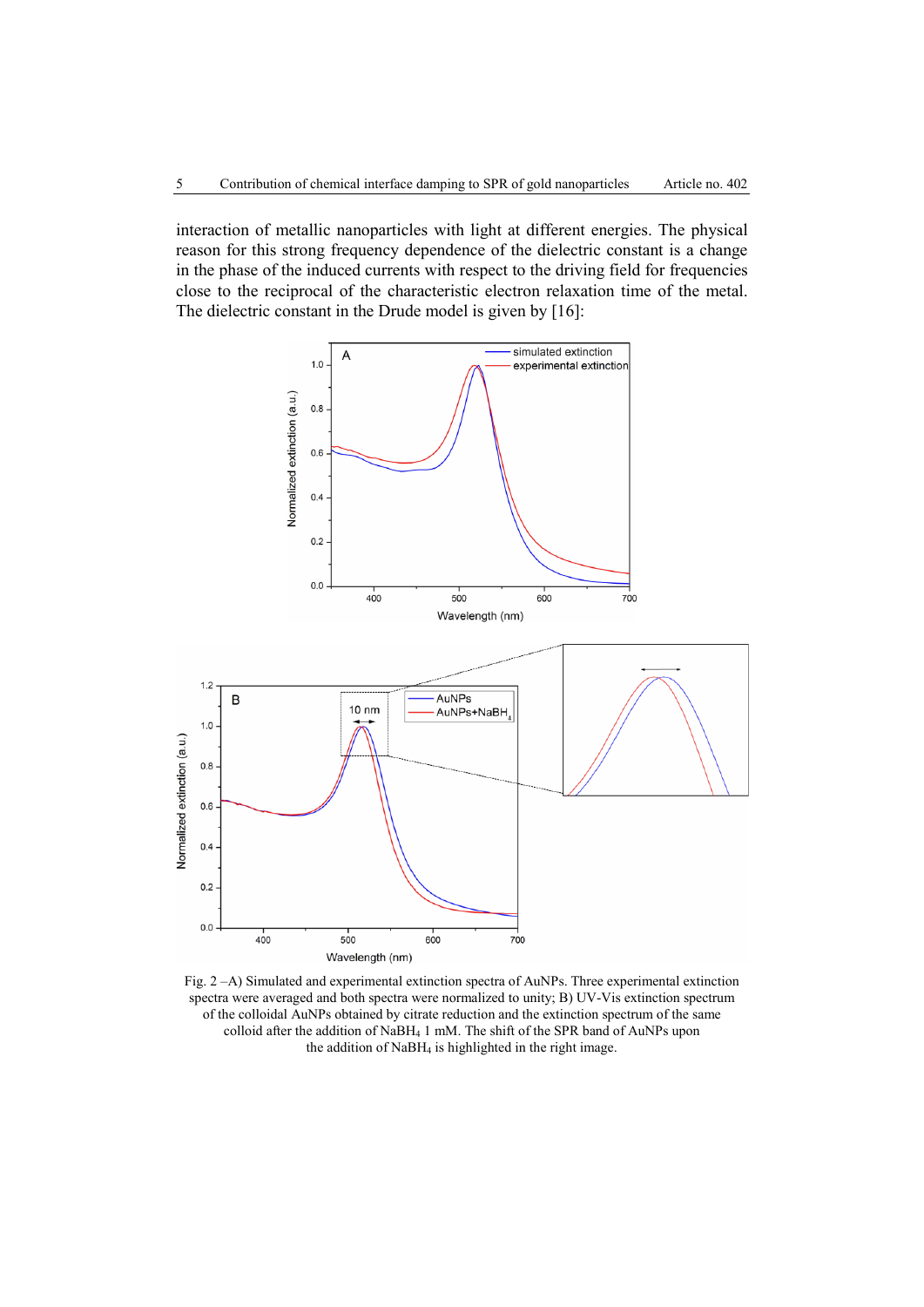$$
\varepsilon_{Drude} = \varepsilon_{\infty} - \frac{\omega_p^2}{\omega^2 + i_{\gamma b}\omega},
$$
\n(2)

where  $\varepsilon_{\infty}$  is the core background polarization created by the ion core of the nanoparticles,  $\gamma_b$  is the damping of the bulk metal and  $\omega_p$  is the plasma frequency of the metal, given by:

$$
\omega_p = \sqrt{\frac{Ne^2}{m^* \varepsilon_0}},\tag{3}
$$

where  $N$  is the free electron density,  $e$  the elementary charge,  $m^*$  the effective mass of charge carriers in the nanoparticles and  $\varepsilon_0$  is the electric permittivity of free space. All the parameters used for simulating the extinction spectra of AuNPs are given in Table 1.

In general, the dielectric constant is complex, the imaginary part describing the absorption of light. Figure 3 presents the real and imaginary part of the dielectric function of a 10 nm AuNP obtained from the Drude model (equation (2)) and the experimental dielectric function tabulated by Johnson and Christy [10].



Fig. 3 – The real (A) and imaginary (B) part of the dielectric constant of Au obtained experimentally by Johnson and Christy [10] and simulated on a 10 nm AuNP, based on the Drude model.

As can be observed from Fig. 3, the Drude model yields accurate results for the real part of dielectric constant. However, it does not take into consideration interband transitions, which in gold take place at energies above 1.7 eV and contribute to the imaginary part of the dielectric constant, increasing the absorption [17].

A simple, empirical method to correct the Drude dielectric constant and to account for the interband transitions is to modify the plasma frequency of AuNPs by adding the contribution from interband transition, *ωIB* (Fig. 1B):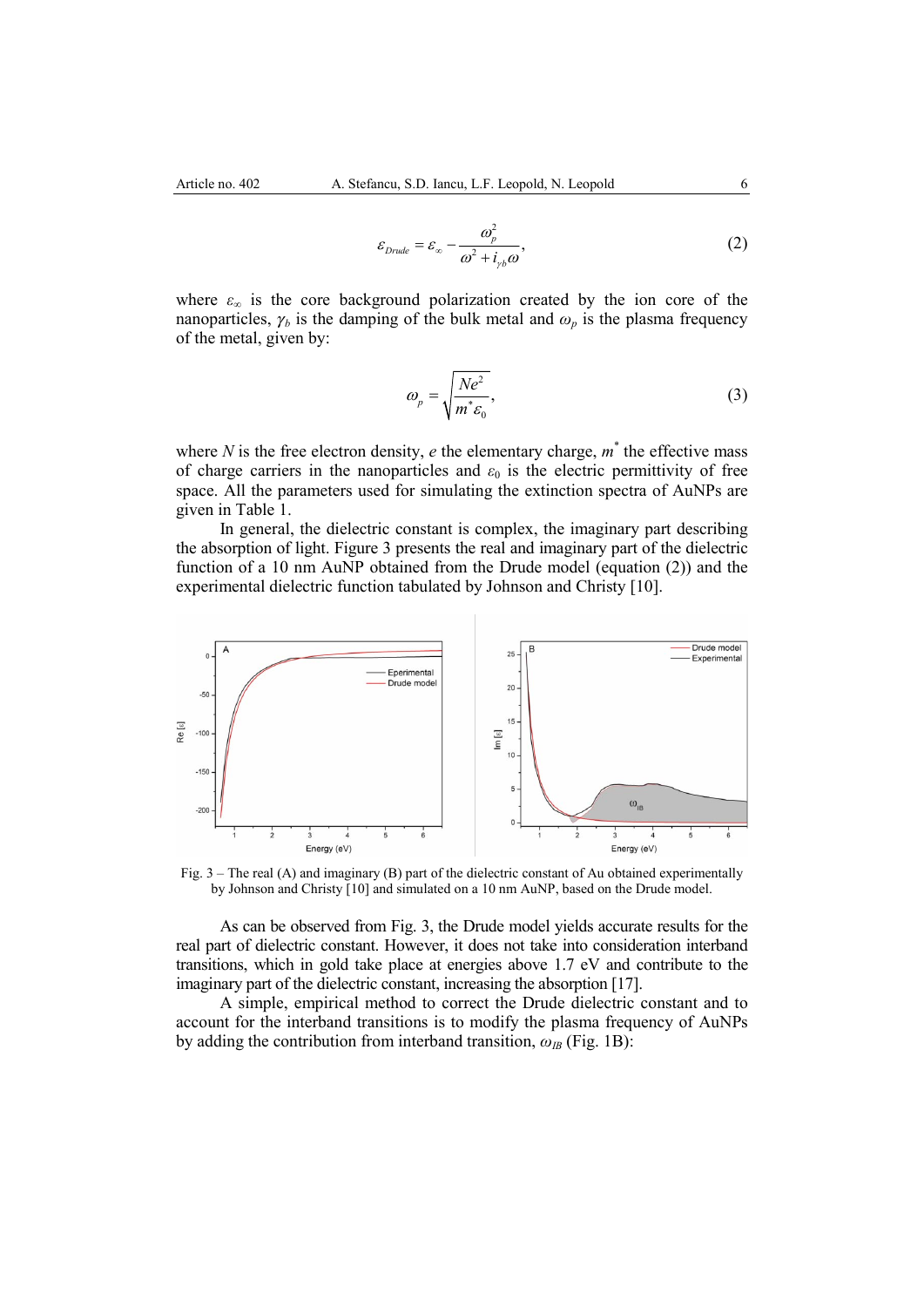$$
\omega_{p,IB} = \omega_{p,Drude} + \omega_{IB}.\tag{4}
$$

The *quasi-static* approximation was used until now, which assumes that the nanoparticle is much smaller than the wavelength, such that the electromagnetic fields are constant over the entire volume of the metallic nanoparticles [16]. However, for an accurate description of the optical response of metallic nanoparticles, retardation effects have to be taken into account, which appear due to the finite speed of light such that the electromagnetic fields are slightly different at different points inside nanoparticles. To take this effect into considerations, the full Maxwell's equations for the metallic nanoparticles were solved, which obviously adds to the computation time.

For simulating the retardation effects, the diameters of the gold nanospheres were ranged between 5 and 75 nm and the SPR energy was calculated using the full Maxwell's equations in the BEM method for each diameter. In Fig. 4 the resonance energy variation with increasing diameter of AuNP in the 5–75 nm range is presented.



Fig. 4 – Retardation effects on the resonance energy of a AuNP, which depend on the diameter of the nanoparticle, describing the effect of the finite light speed in the metal on the resonance energy.

Therefore, for a complete description of the optical response of AuNPs, the plasma frequency of AuNPs has to be modified again, by adding an additional term representing retardation effects:

$$
\omega_{p,IB,ret} = \omega_{p,Drude} + \omega_{IB} + \omega_{ret}.\tag{5}
$$

In order to simulate the optical response of AuNPs, the extinction cross section  $(C_{ext})$  of the nanoparticles is defined as the sum of the scattering cross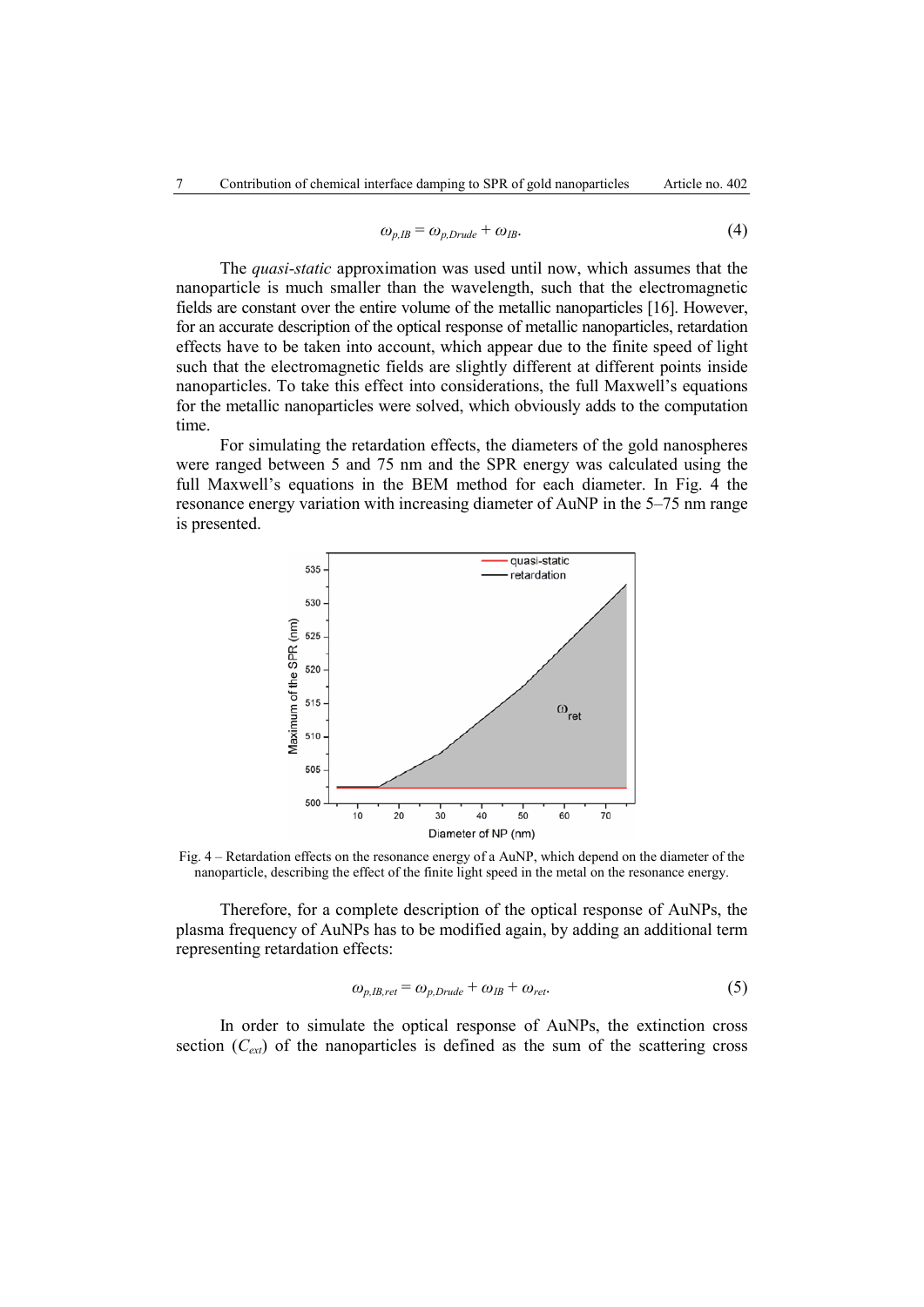section  $(C_{sea})$  and the absorption cross section  $(C_{abs})$ . The  $C_{ext}$  experiences a resonance at the Frohlich condition [16]:

$$
C_{ext} = C_{sca} + C_{abs},\tag{6}
$$

with

$$
C_{sca} = \frac{k^4}{6\pi} |\alpha|^2 \qquad C_{abs} = k \text{Im}[\alpha]
$$

where  $k = \frac{2\pi n_{\text{med}}}{a}$ *c*  $=\frac{2\pi n_{\text{med}}}{n}$  is the wavenumber of the electromagnetic wave in the medium

with the refractive index  $n_{med}$  and  $\alpha$  is the polarizability of the AuNP.

Naturally, nucleophilic molecules tend to donate an electron, so the chemisorption of nucleophilic molecules would result in the (partial) charge transfer from the adsorbed molecule to the nanoparticle. In order to distinguish if this effect accounts entirely for the shift of the resonance energy upon  $B(OH)_4$ chemisorption, the dielectric function of AuNPs was calculated using a modified charge density, Δ*N*, according to the following procedure [6]:

$$
\varepsilon_{\Delta N} = \varepsilon_{JC} - \varepsilon_{Drude}(\omega_p) + \varepsilon_{Drude}(\omega_{p'}),\tag{7}
$$

with

$$
\omega_p = \sqrt{\frac{Ne^2}{m^* \varepsilon_0}}\tag{8}
$$

and

$$
\omega_p' = \sqrt{\frac{(N + \Delta N)e^2}{m^* \varepsilon_0}}.
$$
\n(9)

The charge density term (*N*) in equation (9) was modified through the extra term Δ*N* to determine the influence of charge density variation on the SPR wavelength. Realistically, the charge density should not vary more than 1%, which happens if each adsorbed  $B(OH)^{-}_{4}$  donates one electron to the AuNP [6]. In this case, the shift of the SPR energy is less than 2 nm (Fig. 5). However, the charge density (*N*) was varied from 0.5 to 3% to observe the trend of the shift in SPR energy and the resulting extinction spectra was simulated.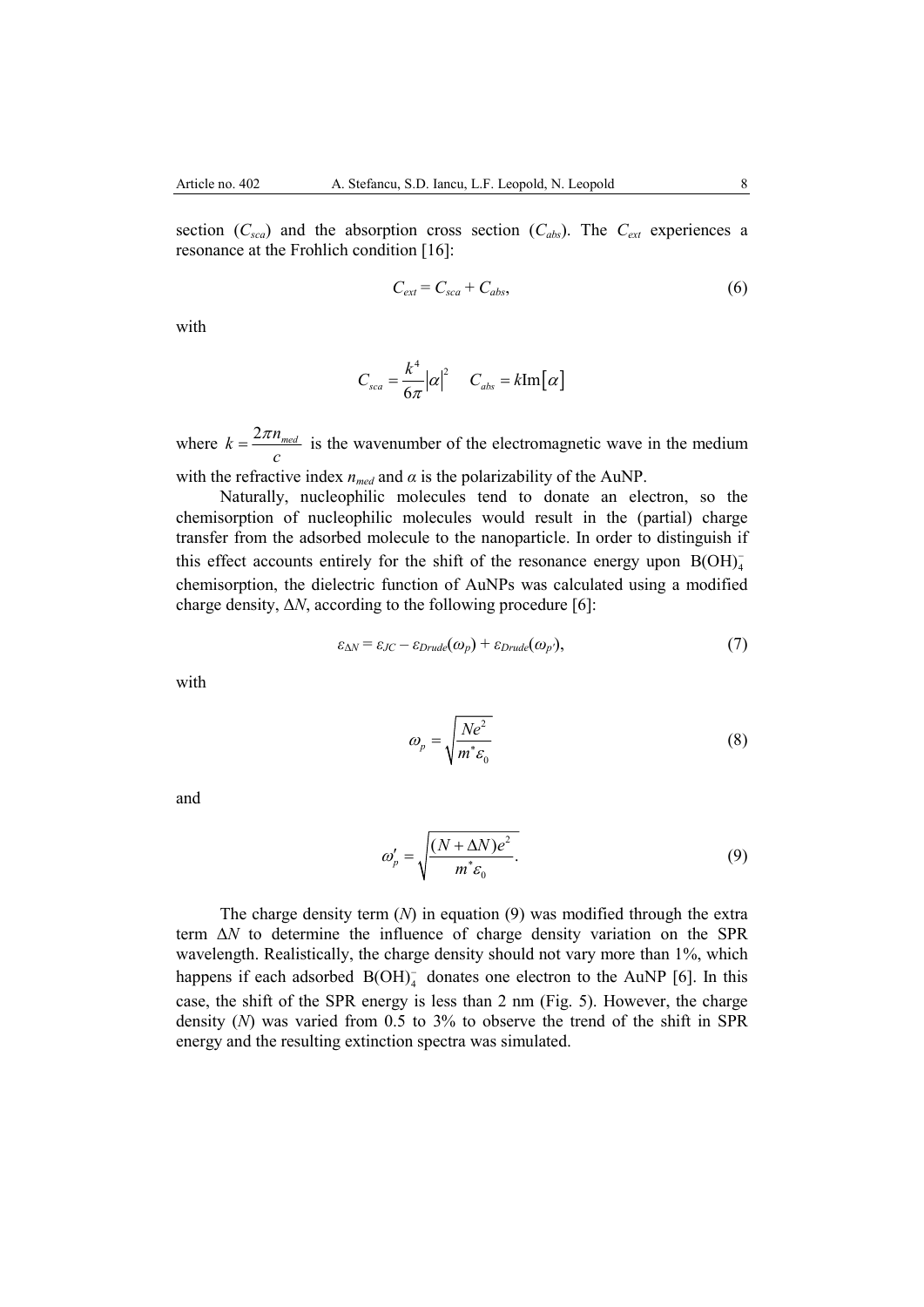

Fig. 5 – Calculated extinction spectra of a 10 nm AuNP for different charge densities. The SPR shifts towards lower wavelengths following an increase in charge density. The shift of the SPR band was lower than 5 nm in the studied interval.

The blue shift of the SPR band can be explained based on the model proposed by Henglein *et al.* using silver colloids [18]. The adsorbed nucleophiles shift the Fermi level of AgNPs towards cathodic potential, increasing the sensitivity of the nanoparticles for electrophilic molecules and lead to the oxidation of AgNPs by electrophilic molecules. For example, they reported the reduction of methyl viologen  $(MV^{2+})$ , which took place only after the surface of the nanoparticles was modified by nucleophilic species (CN– ). In the lack of the nucleophilic species, no interaction between  $MV^{2+}$  and AgNPs was observed.

The chemisorption of nucleophiles (X) onto AgNPs can be modeled as follows [18]:

$$
Ag_nAg + X = Ag_{n-1}^{\delta^-}Ag^{\delta^-}X \qquad \text{(reaction 1)}
$$

$$
Ag_{n-1}^{\delta^-}Ag^{\delta^+}X \xrightarrow{\text{electrophic}} nAgX \qquad \qquad \text{(reaction 2)}
$$

In the first step (reaction 1), a nucleophilic molecule donates an electron pair into an unoccupied orbital on the metallic surface, the surface atom acquiring a slight positive charge  $\delta^+$  and the inner of the AgNP a corresponding negative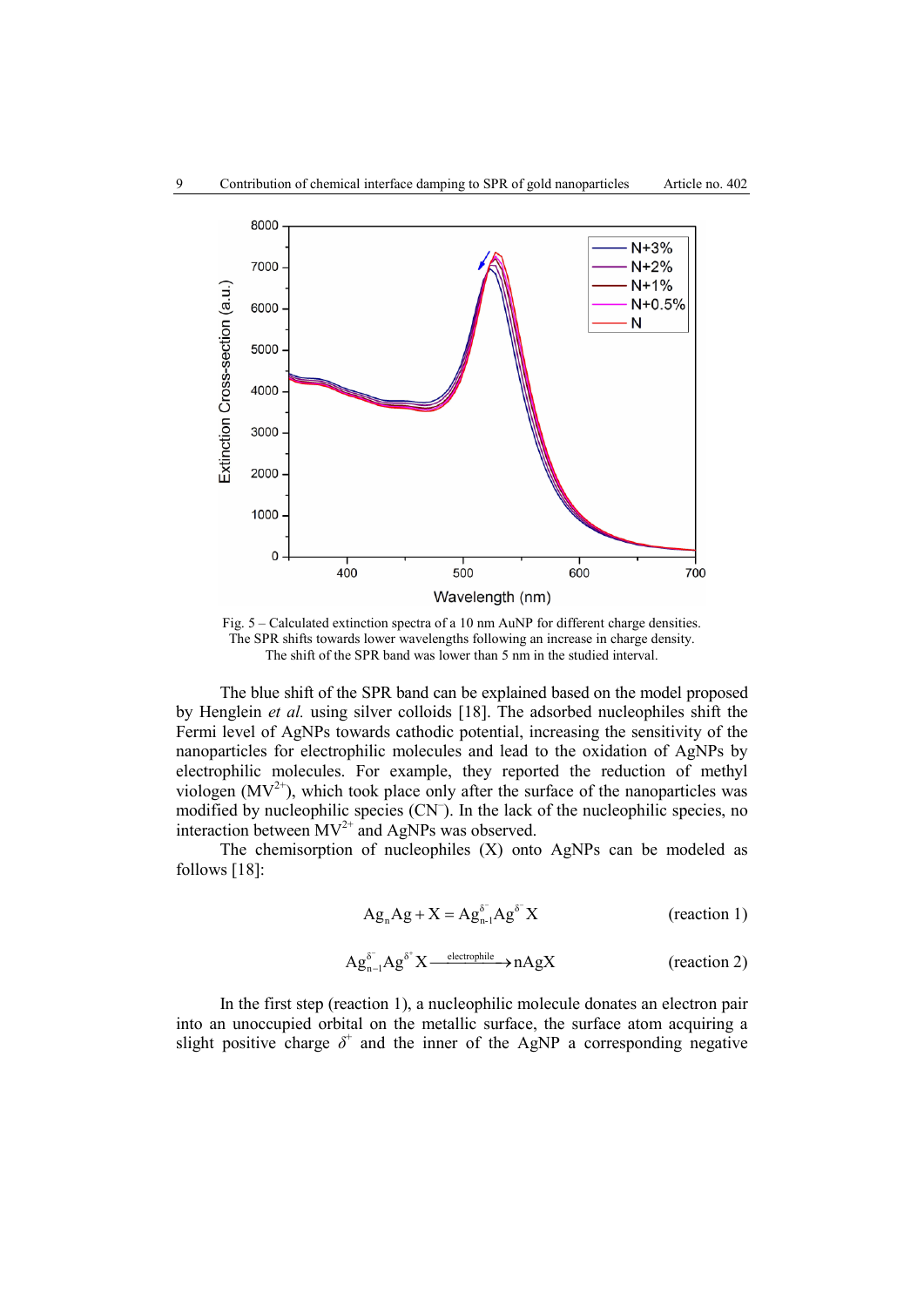charge  $\delta$ . A certain number of surface atoms are 'pre-complexed' or 'pre-oxidized' by this effect until an equilibrium is reached where the negative charge accumulated inside prevents further electron donation.

In the second step (reaction 2), diffused oxygen in the colloidal solution picks up the excess negative charge of the interior and dissolves the metal as AgX molecules. These changes in the Fermi level of silver colloids are reflected as a shift on the SPR band of the AgNPs.

The decrease and broadening of the SPR band induced by nucleophilic reagents is understood by analyzing equation (1). An increase in the Γ*CID* leads to a decrease in the coherence of plasmon oscillations, experimentally determined by the half-width of the homogeneous scattering band of AuNPs.

To probe the effect of the change in refractive index of the embedding medium, a core-shell system presented in Fig. 1B was modelled. The B(OH)<sub>4</sub> anions adsorb on metallic surfaces and form a thin layer with a thickness of approximately 1 nm [9]. Since the refractive index of this adsorbed layer can change comparatively to isolated, free  $B(OH)_4^-$ , the extinction spectra were simulated by varying the refractive index of the thin layer between 1.33 and 1.45 (Fig. 6).



Fig. 6 – Calculated extinction spectra of a 10 nm AuNP using a modified dielectric constant of the surrounding medium, given by the adsorbed  $B(OH)_4$ . The effects of change in refractive index upon chemisorption of  $B(OH)<sub>4</sub>$  simulated with a refractive index between 1.33 and 1.45, which leads to a damp of the SPR band, as well as the shift towards lower wavelengths (higher energies). The maximum shift of the simulated SPR band of AuNP is less than 5 nm.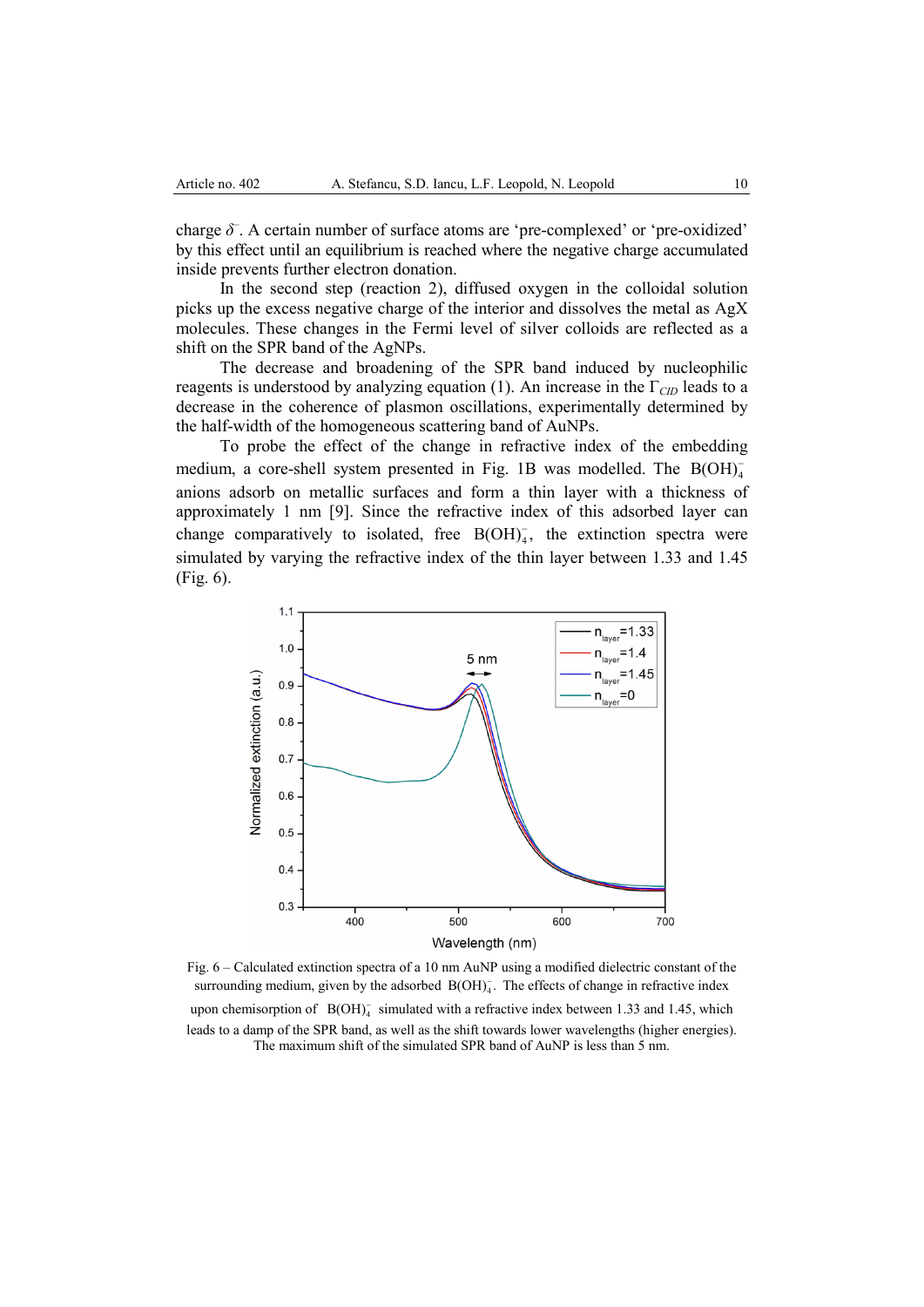As can be observed from the Fig. 6, the SPR band shifts towards higher energies with increasing the refractive index of the adsorbed  $B(OH)<sub>4</sub>$  layer. However, the shift observed was not higher than 5 nm in the studied interval.

# **4. CONCLUSION**

Changes in refractive index (Δ*RI*) and charge density (Δ*N*) cannot account entirely for the damping and shifting of the SPR energy (Δ*E*) of AuNPs following the chemisorption of  $B(OH)_4^-$  nucleophilic species. Thus, the following qualitative relation can be considered:

$$
\Delta E_{\Delta N} + \Delta E_{RI} < \Delta E_{experimental}
$$

Therefore, CID should be considered when studying the optical properties of metallic nanoparticles. Moreover, by isolating the CID contributions to the change in the optical properties of AuNPs the amount of energy transferred to adsorbates and the capacity of AuNPs to catalyze specific chemical reactions can be approximated. These results are in line with other studies showing the CID contributions to the shift of SPR energy [2, 3, 19].

*Acknowledgements.* Financial support from the Romanian Ministry of Research and Innovation, CCCDI-UEFISCDI, project numbers PN-III-P4-ID-PCCF-2016-0112 and PN-III-P1-1.2-PCCDI-2017- 0056 within PNCDI III, is highly acknowledged.

## **REFERENCES**

- 1. Gadzuk, J.W., *Resonance-assisted, hot-electron-induced desorption*, Surface Science **342**(1), 345–358 (1995).
- 2. Foerster, B., et al., *Plasmon damping depends on the chemical nature of the nanoparticle interface*, Science Advances **5**(3), 2019.
- 3. Boerigter, C., et al., *Evidence and implications of direct charge excitation as the dominant mechanism in plasmon-mediated photocatalysis.* Nature Communications **7**, 10545 (2016).
- 4. Le Ru, E.C. and P.G. Etchegoin, *Chapter 3 Introduction to plasmons and plasmonics*, in *Principles of Surface-Enhanced Raman Spectroscopy*, E.C. Le Ru and P.G. Etchegoin (Editors), 2009, Elsevier, Amsterdam, p. 121–183.
- 5. Link, S. and M.A. El-Sayed, *Spectral Properties and Relaxation Dynamics of Surface Plasmon Electronic Oscillations in Gold and Silver Nanodots and Nanorods*, The Journal of Physical Chemistry B **103**(40), 8410–8426 (1999).
- 6. Foerster, B., et al., *Chemical Interface Damping Depends on Electrons Reaching the Surface*, ACS Nano **11**(3), 2886–2893 (2017).
- 7. Persson, B.N.J., *Polarizability of small spherical metal particles: influence of the matrix environment*, Surface Science **281**(1), 153–162 (1993).
- 8. Hohenester, U. and A. Trügler, *MNPBEM A Matlab toolbox for the simulation of plasmonic nanoparticles*, Computer Physics Communications **183**(2), 370–381 (2012).